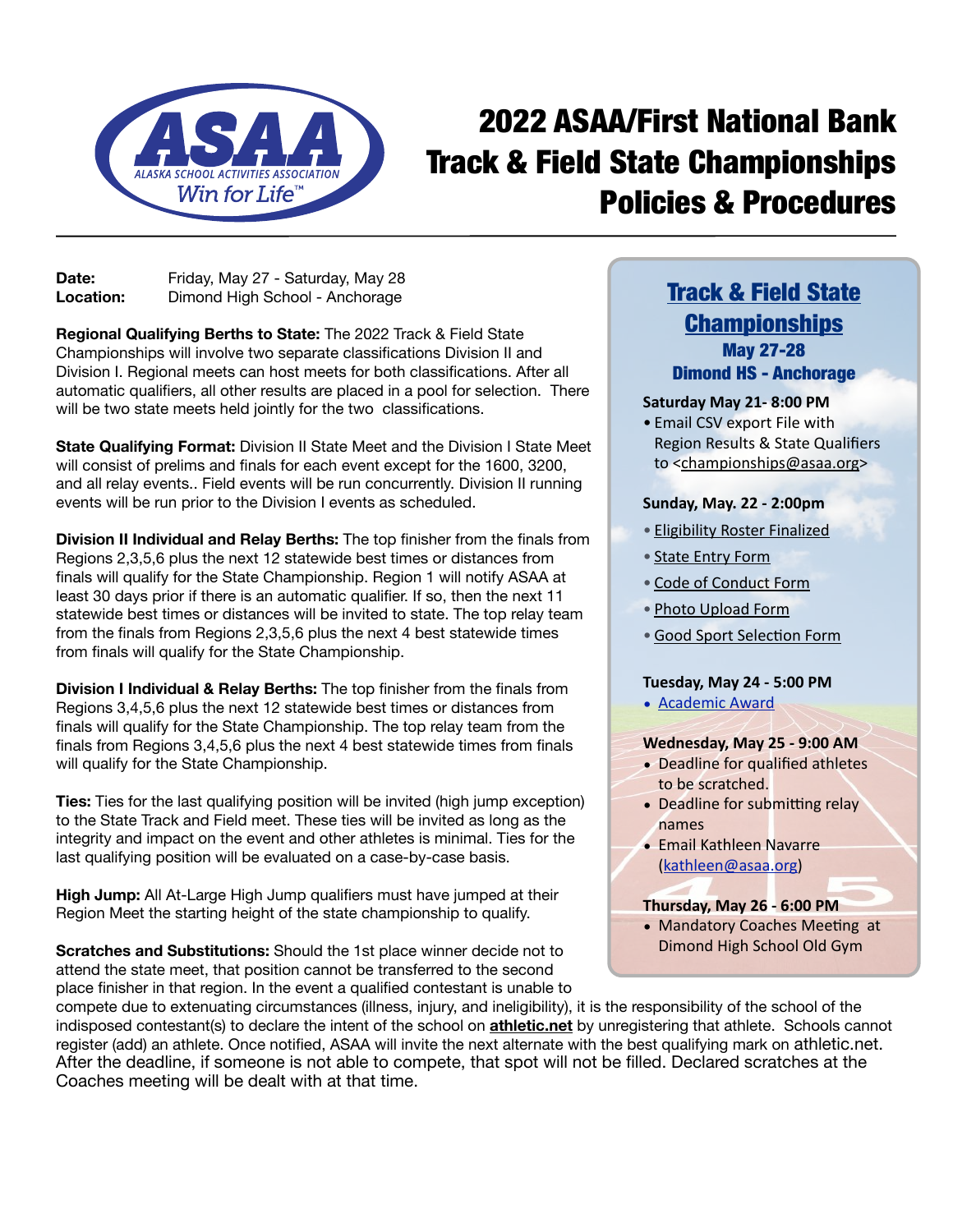**Track & Field Rules**: The event shall be conducted in compliance with the 2022 NFHS Rule Book and the additional guidelines found in the ASAA handbook on pages 183-185 and this document.

**Practice Time:** Available at Dimond High School beginning at 2:00 pm and through the conclusion of the coaches meeting (approx. 7:30 pm). After the coaches meeting the facility will be shut down.

## **Region Results & Qualifying Entries**

Qualifying entries must be determined at a regional meet. Results of each regional meet must be reported as a CSV or Excel Export to both Kathleen Navarre [\(kathleen@asaa.org\)](mailto:schreck@asaa.org?subject=) and Nathan Turner ([Nateturnerak@gmail.com\)](mailto:Nateturnerak@gmail.com). Qualifiers will not be posted on the web until Monday. This is to allow for confirmation and accuracy.

## **Substituting Qualifiers based on the criteria below: Deadline for contacting ASAA is 9:00am Wednesday, May 25, 2022**

Once the list of qualifiers is posted, any athlete who cannot compete in any event(s), may be substituted with an alternate selected from the pool of the next best qualifiers from all regional meets. If a coach knows that a qualifier will not be competing in an event that he/she qualified, the coach or school administrator is required to contact Kathleen Navarre ([kathleen@asaa.org](mailto:schreck@asaa.org?subject=)) at ASAA in order that an alternate may be selected. A list of those athletes scratched and the alternates that will be replacing them will be posted on [athletic.net](http://athletic.net) and a link will be provided on the track page on the [asaa.org](http://asaa.org) website. School administrators will be notified if an alternate is now qualified and will give the final permission to include as a qualifier. Athletes must be confirmed alternates by ASAA to fill empty slots!

**Coaches Meeting:** All head coaches are required to attend the coaches meeting to be held May 26th at Dimond High School at 6:00 pm in the old gym, same building as the pool.

**Rosters:** ASAA is using planeths for its School Activities Reporting System (SARS). Schools need to indicate which students have qualified for state through this system. This can be done by accessing the Track & Field eligibility roster. Indicate the student is a state qualifier (include qualifiers and alternates). In addition, the State Entry Form must be submitted. Both submissions are due by 2pm on Sunday, May 22.

**Passes:** Team participant passes will be based on qualified members of your team. Coach/Adult passes will be issued based on the names submitted for certified coaches. Details can be found on pages 99 - 100 of the ASAA Handbook, in State Championship Policies.

**Schedule:** The entire schedule for each day's events can be found at asaa.org

**Results:** All results will be posted online as soon as possible each day. You will be able to see results at [asaa.org](http://asaa.org) on the Track & Field page as well as on athletic.net.

**Opening Heights:** Boy's Division I high jump will start at 5'6"; Boy's Division II high jump will start at 5' 4" with raise increments of 2" until 6', then raise increments of 1". Girl's Division I high jump will start at 4'6"; Girls Division II high jump will start at 4' 4"with raise increments of 2" until 5 feet and then raise increments of 1".

**Appeals:** Head Coaches can report possible violation to the Referee. Please fill out and follow the process on the State Track & Field Championships Appeals Form.

**Water:** Dimond will have water available.

**Medical:** Medical coverage will be provided by OPA. Ice will be available in emergencies.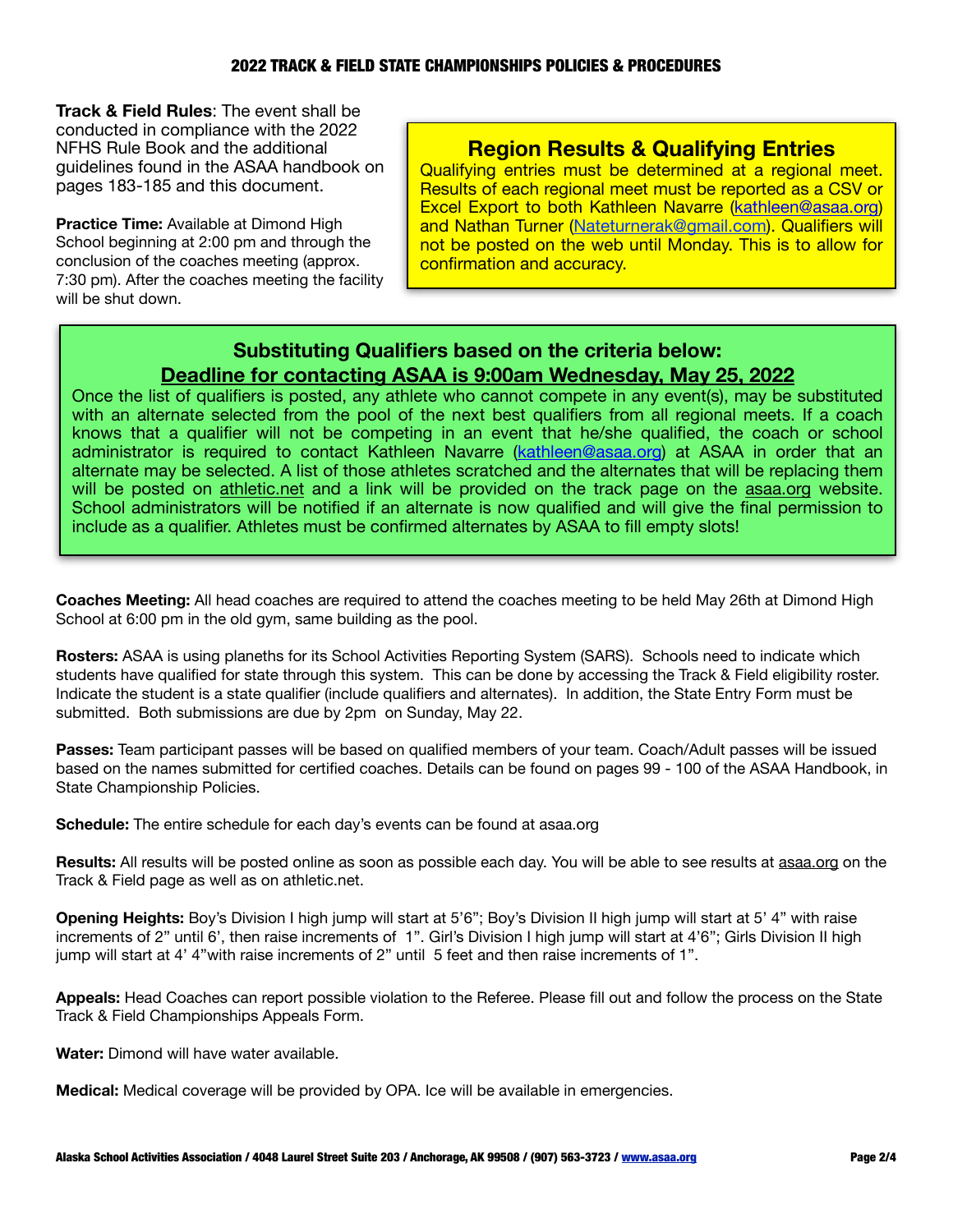## 2022 TRACK & FIELD STATE CHAMPIONSHIPS POLICIES & PROCEDURES

**Event Supervision:** Each participating school will be requested to identify an Administrator or other person approved in advance by the Principal who is responsible for the conduct of its coaches, participants and fans throughout the contest, as defined in the ASAA bylaws Article 6, Section 4.

**Photography/Videotaping (Parents, Yearbook and School/Team Photo/Video):** No flash photography. Fans, parents, coaches, school employees, etc. are not allowed to photograph outside the spectator area. Designated areas outside the spectator area are reserved for working members of the media. Video service will not be provided by ASAA. Only ASAA Credentialed Media are allowed to be outside the spectator area.

**State Merchandise:** Northwest Designs is the Official State Merchandise Vendor. NWD will have a large variety of apparel and feature on-site printing with customized made to order commemorative items. A web store is also available online at ASAA.org/store.

**Awards:** All teams are expected to be in team uniforms or warmups to participate. Awards will be presented in the Stadium.

**Good Sport Athletes:** Coaches may select individual(s) that demonstrate good sportsmanship throughout the season. If four athletes (per gender) then on athlete is chosen-if eight or more athletes (per gender) then two athletes are chosen. Due Sunday May 22 by 2:00 PM

#### **Individual Awards:**

• Top four place winners in every event will receive a medal. 

**Team Awards:** At the end of the tournament, the following team awards will be announced for each classification and gender:

- 1st Place & 2nd Place Team Trophies
- Sportsmanship Award: Team members/fans displayed the best behavior and sportsmanship.
- Academic Award to the team with the highest combined GPA for the preceding semester (must have a minimum of five competitors per gender).
- Outstanding Competitor Award: Voted by coaches based on performance(s) at the state meet.

## **Admission Prices: One price all day**

- Adults \$10.00
- Elders (65+) and Children Under two years of age FREE
- Students (age three thru High School age) \$5.00
- School passes honored during regular season are NOT valid for the state tournament.

**Participation Fee:** The Board of Directors has authorized the assessment of a participation fee for all state championships and festivals. The fee for Track & Field will be \$10 per student participant with no maximum. Once the deadline for withdrawals and substitutions has passed the state meet, the roster will be considered final and schools will be invoiced that amount following the event.